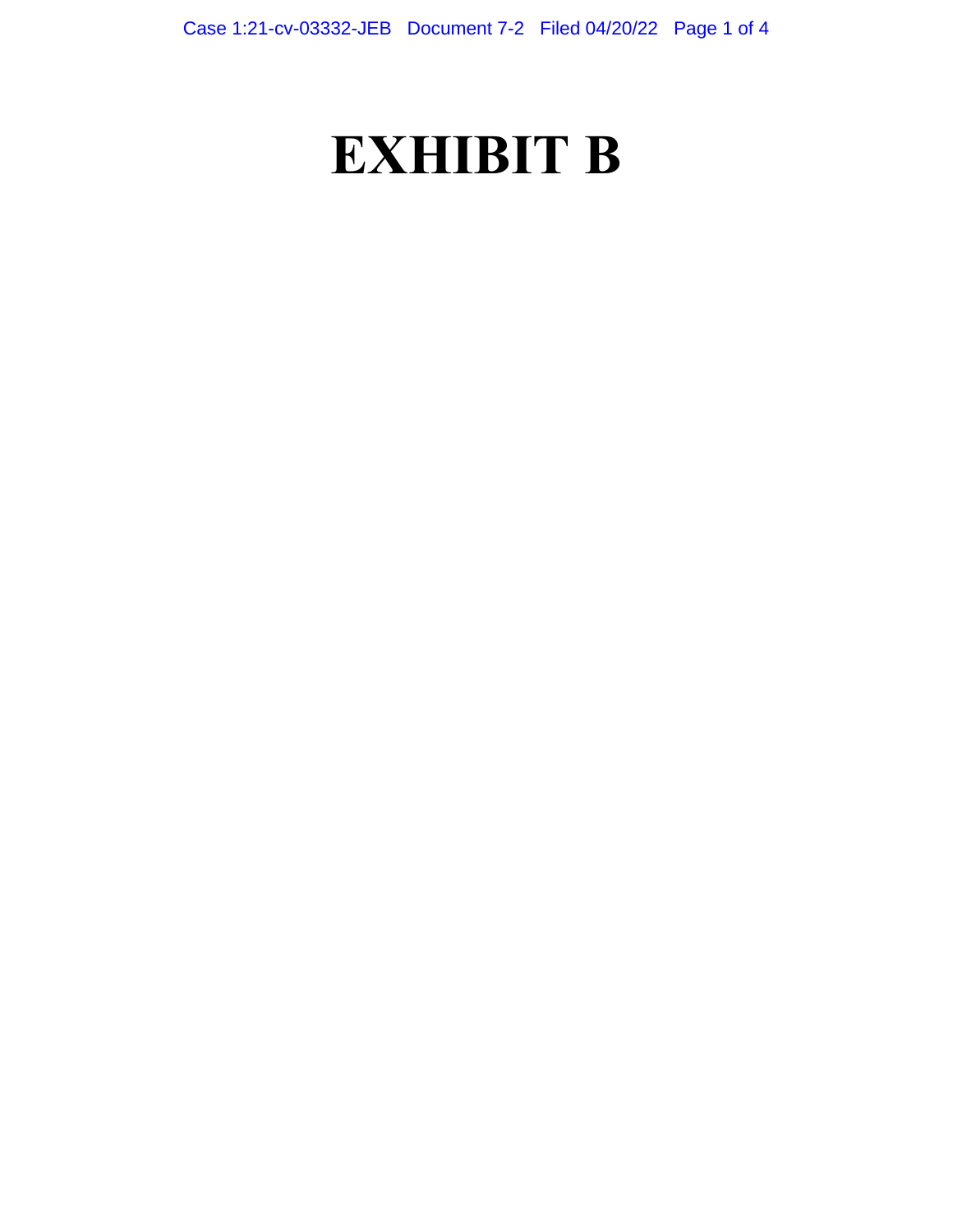### **UNITED STATES DISTRICT COURT FOR THE DISTRICT OF COLUMBIA**

UNITED STATES OF AMERICA,

*Plaintiff,* 

v. Civil Action No. 1:21-cv-03332-JEB

CLARENCE L. WERNER

*Defendant.* 

### **CERTIFICATE OF COMPLIANCE WITH PROVISIONS OF THE ANTITRUST PROCEDURES AND PENALTIES ACT**

 The United States of American hereby certifies that it has complied with the Antitrust Procedures and Penalties Act ("APPA"), 15 U.S.C. § 16 and states:

1. The United States filed the Complaint, Stipulation and Order, proposed Final

Judgment and Competitive Impact Statement on December 22, 2021.

 Impact Statement were published in the *Federal Register* on January 5, 2022, *see* 87 Fed. Reg. 2. Pursuant to 15 U.S.C. § 16(b), the proposed Final Judgment and Competitive 478-484 (2022), and copies of the proposed Final Judgment and Competitive Impact Statement were furnished to all persons requesting them and made available on the Department of Justice Antitrust Division's website.

3. Pursuant to 15 U.S.C.  $\S$  16(c), a summary of the terms of the proposed Final District of Columbia, for seven days, beginning on December 29, 2021, and ending on January 4, Judgment was published in *The Washington Post,* a newspaper of general circulation in the 2022.

1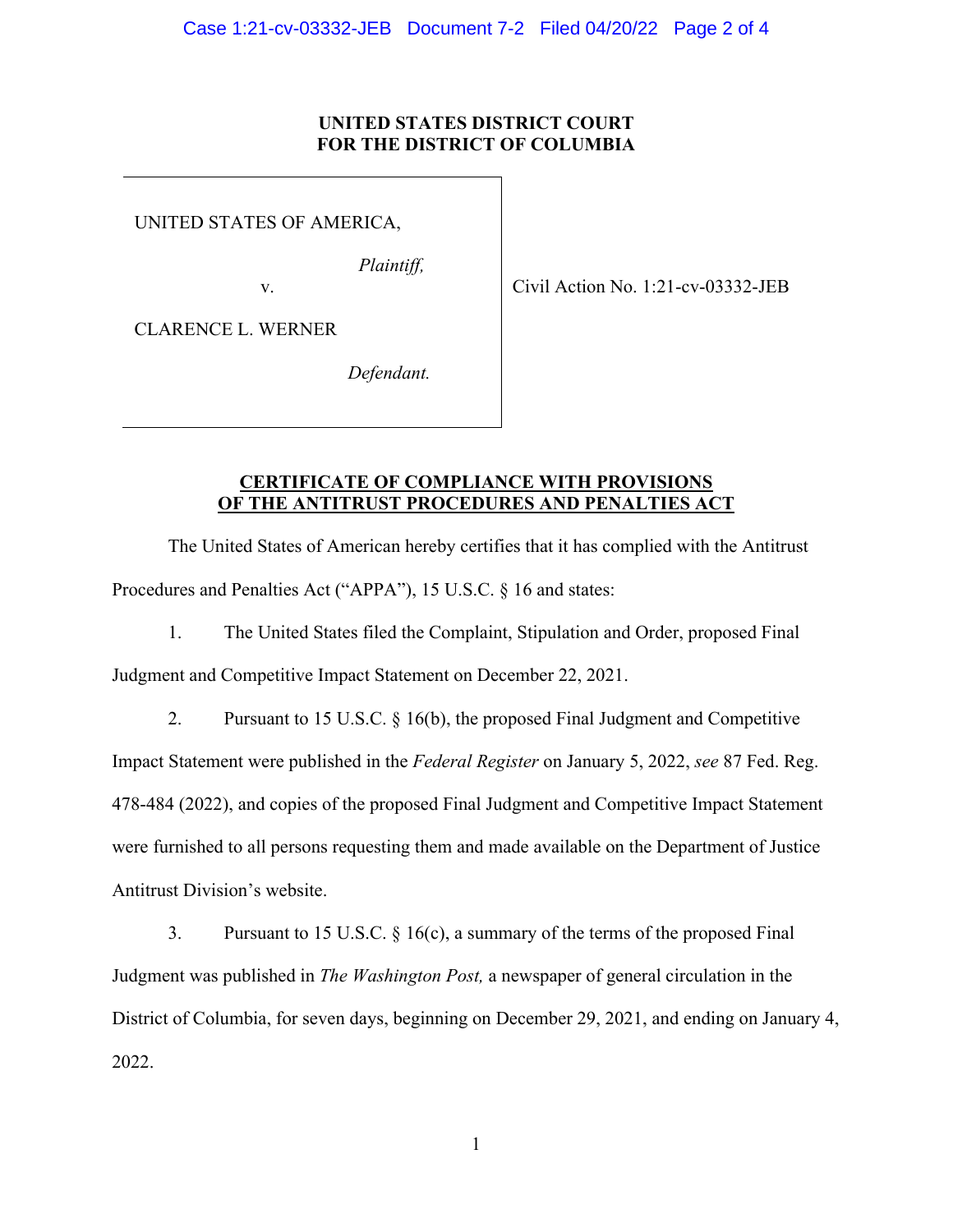#### Case 1:21-cv-03332-JEB Document 7-2 Filed 04/20/22 Page 3 of 4

4. No determinative materials or documents within the meaning of 15 U.S.C. § 16(b) were considered by the United States in formulating the proposed Final Judgment, so none were furnished to any person pursuant to 15 U.S.C.  $\S$  16(b) or listed pursuant to 15 U.S.C.  $\S$  16(c).

5. As required by 15 U.S.C.  $\S$  16(g), on January 3, 2022, Defendant filed with the Court a description of written or oral communications by or on behalf of Defendant, or any other person, with any officer or employee of the United States concerning the proposed Final Judgment.

6. The 60-day comment period specified in 15 U.S.C. § 16(b) commenced on January 6, 2022 and ended on March 7, 2022.

7. The United States received no comments from members of the public concerning the proposed Final Judgment.

8. The parties have, therefore, satisfied all the requirements of the APPA that were conditions for entering the proposed Final Judgment. Pursuant to the Stipulation and order filed on December 22, 2021 and 15 U.S.C. § 16(e), the Court may enter the Final Judgment after it determines that the proposed Final Judgment serves the public interest.

9. The United States' Competitive Impact Statement demonstrates that the proposed Final Judgment satisfies the public interest standard of 15 U.S.C. § 16(e).

 that the proposed Final Judgment could be filed with and entered by the Court as the Final 10. Pursuant to the Stipulation and Order signed May 18, 2021, Defendant stipulated Judgment, upon the motion of the United States or upon the Court's own motion, at any time after compliance with the requirements of the APPA, and without further notice to any party or any other proceeding, provided the United States has not withdrawn its consent.

2